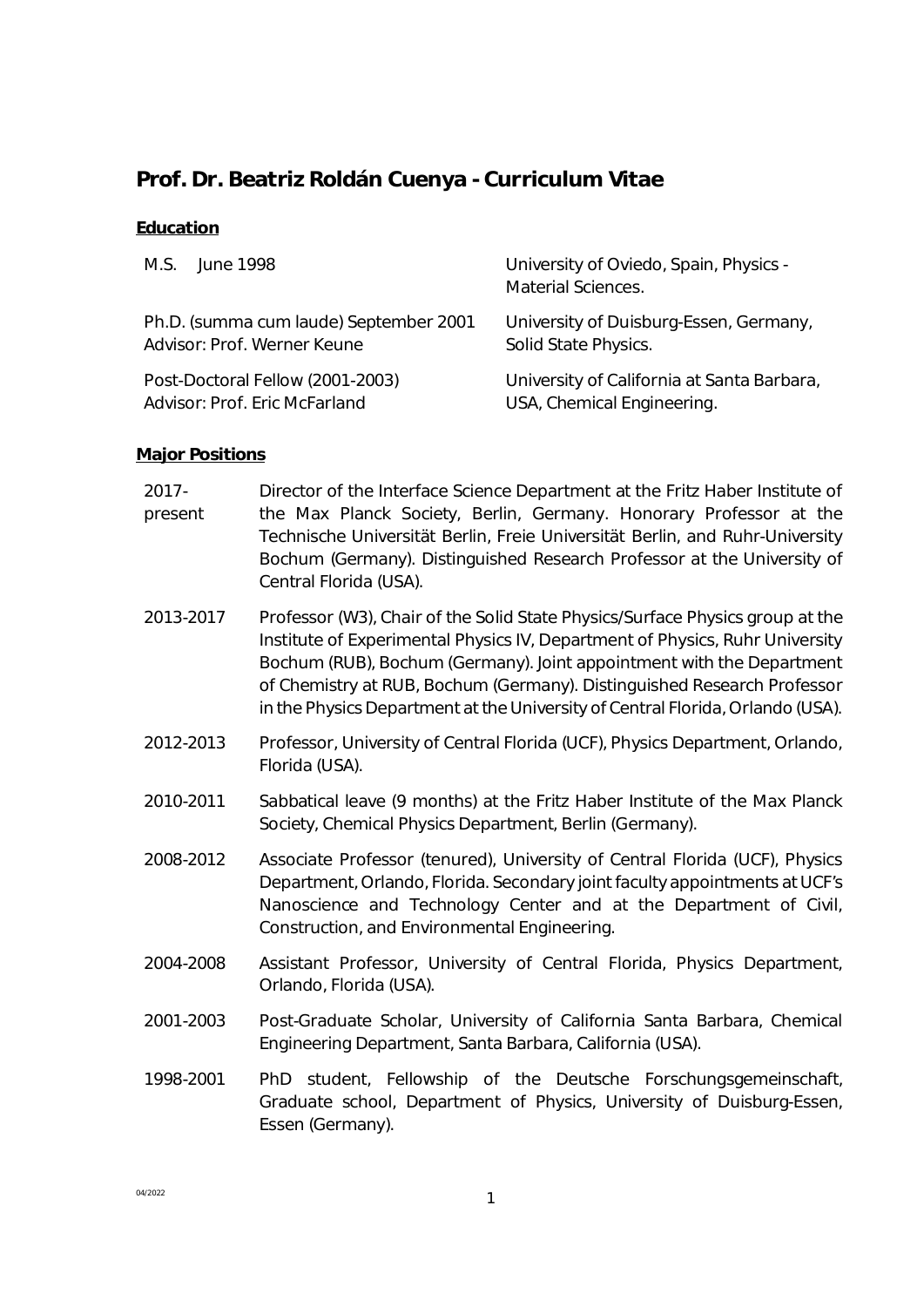#### **Awards and Honors**

- Faraday Medal from The Electrochemistry Division of the Royal Society of Chemistry (2022)
- Paul H. Emmett Award from the North American Catalysis Society for Fundamental Catalysis (2022)
- Röntgen Medal of the City of Remscheid (2022)
- International Society of Electrochemistry, ISE-Elsevier Prize for Experimental Electrochemistry (2021)
- Fellow of the American Vacuum Society, AVS (2021)
- Member of the Academia Europaea, the Academy of Europe (2020 present)
- Zhang Dayu Lectureship Award of Dalian Institute of Chemical Physics (DICP), Dalian, China, 2020.
- Lectureship Award of Netherlands Center for Multiscale Catalytic Energy Conversion (MCEC), Utrecht, The Netherlands, 2020.
- Distinguished Speaker Award in the Highlight Seminar Series of the Institute for Molecular Science and Engineering (IMSE), Imperial College London, UK, 2020.
- European Research Council Consolidator Award, 2016.
- Fellow of the Max Planck Society, 2016.
- Peter Mark Memorial Award, American Vacuum Society, 2009.
- NSF-CAREER Award, 2005.

### **Scientific output**

h-index = 67, 16973 citations (Google Scholar), 185 peer-reviewed publications, 4 book chapters, 6 patents.

219 invited oral presentations, 8 plenary talks and 28 keynote lectures since 2017.

### **Editorial Services**

- Associate editor of ACS Catalysis (2018-present).
- Member of the editorial advisory board of Chemical Reviews journal (2019-present).
- Member of the advisory editorial board of the Journal of Catalysis (2018-present).
- Member of the advisory editorial board of the Surface Science journal (2010-2018).
- Associate editor of the J. American Vacuum Science and Technology B (2005-2010).

#### **Academic Services**

- Member of the Board of the Priority Programme SPP 2080, DynaCat, from the German Science Foundation (DFG), Karlsruhe (2022 - present).
- Member of the Scientific Advisory Board of the Catalan Institute of Nanoscience and Nanotechnology (ICN2), Barcelona, Spain (2021 – 2024)
- Member of the external advisory board of the UK Catalysis Hub (2021-present).